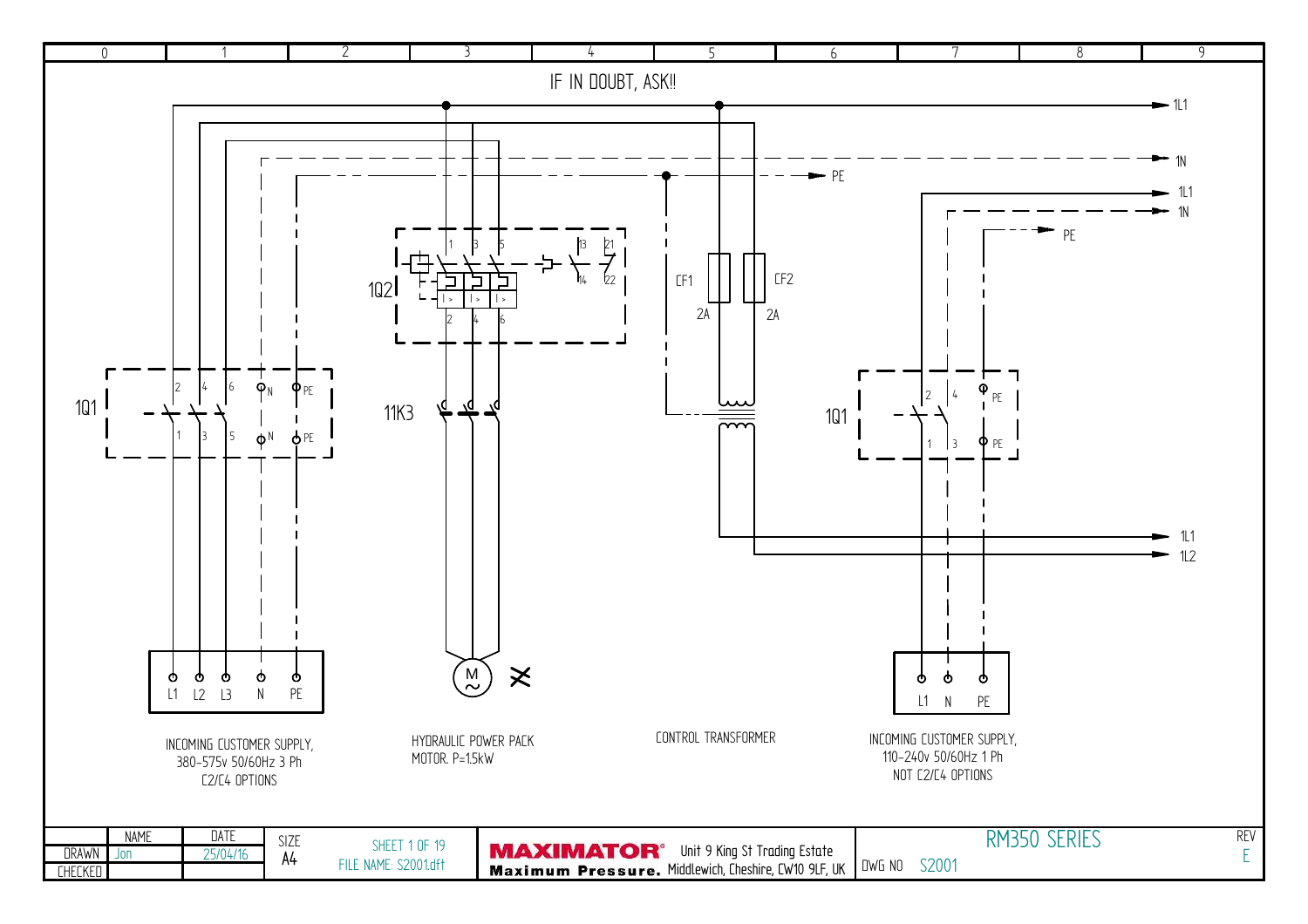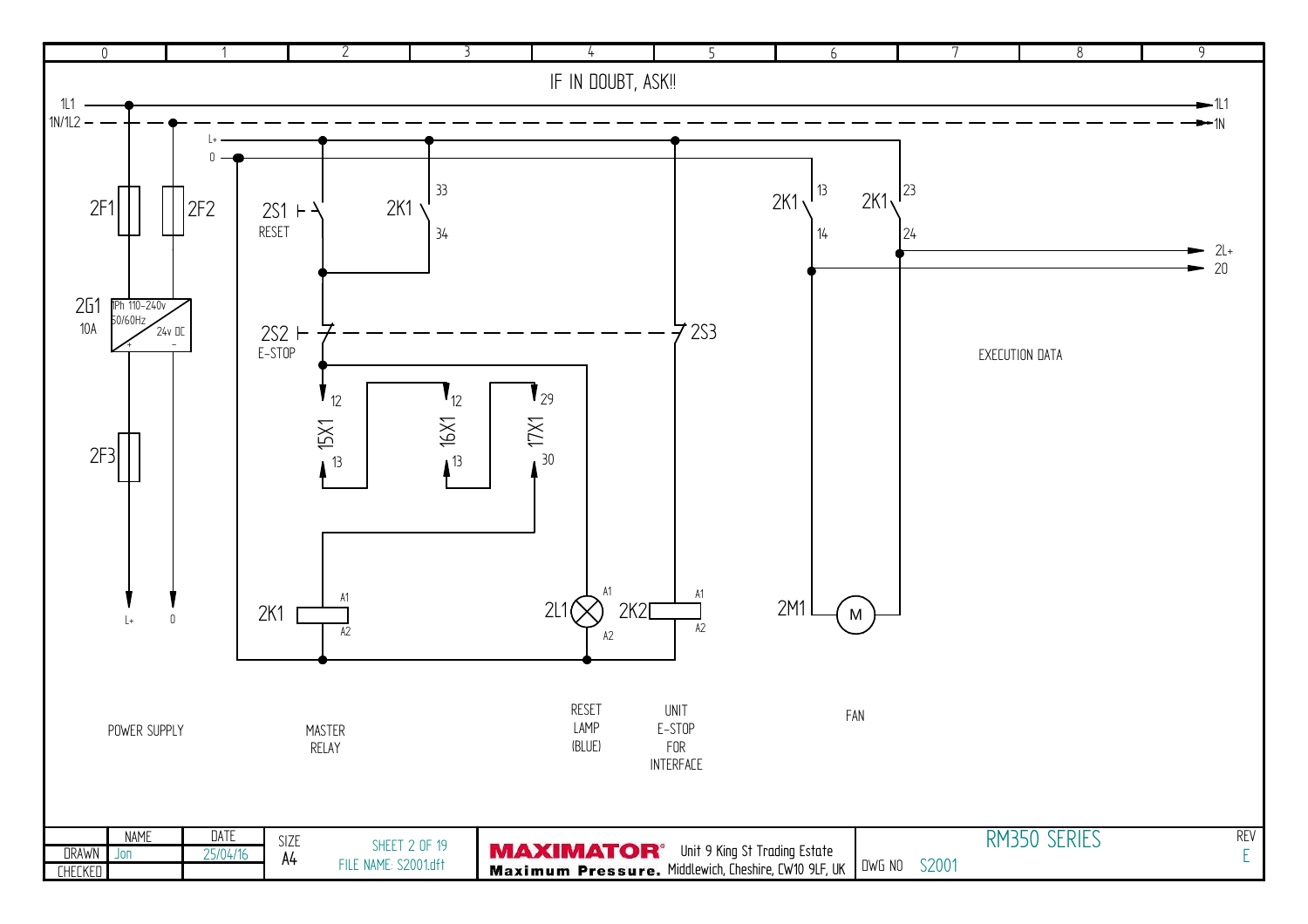| $\mathbb O$          |             |                                                                            | $\overline{2}$                                                          | 3                          | 4                                                                                                                                                 | 5                                                                                                                                             |                                                                                                                                                    | 6                                                                                                                                           | 7                                                                                                                                                         | $\overline{8}$                                                                                                                                                |                                                                                                                                                  | $\overline{9}$  |
|----------------------|-------------|----------------------------------------------------------------------------|-------------------------------------------------------------------------|----------------------------|---------------------------------------------------------------------------------------------------------------------------------------------------|-----------------------------------------------------------------------------------------------------------------------------------------------|----------------------------------------------------------------------------------------------------------------------------------------------------|---------------------------------------------------------------------------------------------------------------------------------------------|-----------------------------------------------------------------------------------------------------------------------------------------------------------|---------------------------------------------------------------------------------------------------------------------------------------------------------------|--------------------------------------------------------------------------------------------------------------------------------------------------|-----------------|
|                      |             |                                                                            |                                                                         |                            | IF IN DOUBT, ASK!!                                                                                                                                |                                                                                                                                               |                                                                                                                                                    |                                                                                                                                             |                                                                                                                                                           |                                                                                                                                                               |                                                                                                                                                  |                 |
|                      |             |                                                                            |                                                                         |                            |                                                                                                                                                   |                                                                                                                                               |                                                                                                                                                    | I/O RACK                                                                                                                                    |                                                                                                                                                           |                                                                                                                                                               |                                                                                                                                                  |                 |
|                      |             |                                                                            |                                                                         |                            | 3K1                                                                                                                                               | 3K2                                                                                                                                           | 3K3                                                                                                                                                | 3K4                                                                                                                                         | 3K5                                                                                                                                                       | 3K6                                                                                                                                                           | 3K7                                                                                                                                              |                 |
| 3A1                  |             | CONTROLLER/HMI                                                             |                                                                         |                            | X20BR9300<br><b>BUS RECEIVER</b>                                                                                                                  | X20AI4622<br>ANALOG IN                                                                                                                        | X20AI4622<br>ANALOG IN                                                                                                                             | X20A04622<br>ANALOG OUT                                                                                                                     | X20DIF371<br>DIGITAL IN                                                                                                                                   | X20D09322<br>DIGITAL OUT                                                                                                                                      | X20D09322<br>DIGITAL OUT<br>ICS/C2/C4<br>OPTION ONLY)                                                                                            |                 |
|                      |             | X2X<br>$\vec{\mathbf{\circ}}$<br>$\vec{\mathsf{Q}}$<br>$\sigma$<br>$\circ$ | POWER<br>USB<br>$+$<br>$\sim$<br>$\frac{2}{9}$<br>$\sigma$<br>$\lambda$ | POWER<br>LINK<br>$\forall$ | <b>o</b> 11<br>21 <sub>O</sub><br>22 <sub>O</sub><br>$\circ$<br>$\circ$<br>$\circ$<br>$24$ O<br>O <sub>14</sub><br>25 <sub>O</sub><br><b>o</b> 15 | 21 <sub>O</sub><br><b>0</b> 11<br>$\circ$<br>$\circ$<br>O <sub>13</sub><br>23 <sub>O</sub><br>O <sub>14</sub><br>$24$ O<br>$\circ$<br>$\circ$ | 21 <sub>O</sub><br><b>o</b> 11<br>$\circ$<br>$\mathbf{o}$<br>O <sub>13</sub><br>23 <sub>O</sub><br>O <sup>14</sup><br>$24$ O<br>$\circ$<br>$\circ$ | $\circ$<br>$\circ$<br>22 <sub>O</sub><br><b>o</b> 12<br>O <sub>13</sub><br>230<br>$\circ$<br>$\mathbf{o}$<br><b>o</b> 15<br>25 <sub>O</sub> | <b>o</b> 11<br>21 <sub>O</sub><br>22 <sub>O</sub><br><b>o</b> 12<br>23 <sub>O</sub><br>O <sub>13</sub><br>O 14 24 O<br>O <sub>15</sub><br>25 <sub>O</sub> | <b>o</b> 11<br>21 <sub>O</sub><br><b>o</b> 12<br>22 <sub>O</sub><br>23 <sub>O</sub><br>O <sub>13</sub><br>O <sub>14</sub><br>$24$ O<br><b>o</b> 15<br>$\circ$ | 0 11 21 0<br><b>o</b> 12<br>22 <sub>O</sub><br>O <sub>13</sub><br>23 <sub>O</sub><br>O <sub>14</sub><br>$24$ O<br><b>o</b> 15<br>25 <sub>o</sub> |                 |
|                      |             |                                                                            |                                                                         |                            | 016260                                                                                                                                            | 0 16 26 0                                                                                                                                     | 0 16 26 0                                                                                                                                          | 0 16 26 0                                                                                                                                   | $26$ O<br>O 16<br>$\circ$<br>$\circ$<br>0 18 28 0                                                                                                         | $\circ$<br>$\circ$                                                                                                                                            | $\circ$<br>$\circ$                                                                                                                               |                 |
|                      |             | $X2X$ GND<br>X2X INV<br>$\mathsf{PE}$<br>XZX                               | $\overline{0}$<br>$\downarrow$                                          |                            |                                                                                                                                                   |                                                                                                                                               |                                                                                                                                                    |                                                                                                                                             |                                                                                                                                                           |                                                                                                                                                               |                                                                                                                                                  |                 |
|                      |             |                                                                            |                                                                         |                            |                                                                                                                                                   |                                                                                                                                               |                                                                                                                                                    |                                                                                                                                             |                                                                                                                                                           |                                                                                                                                                               |                                                                                                                                                  |                 |
| DRAWN Jon<br>CHECKED | <b>NAME</b> | DATE<br>25/04/16                                                           | SIZE<br>A4<br>FILE NAME: S2001.dft                                      | <b>SHEET 3 OF 19</b>       | <b>MAXIMATOR</b> <sup>®</sup> Unit 9 King St Trading Estate<br>Maximum Pressure. Middlewich, Cheshire, CW10 9LF, UK UWG NO                        |                                                                                                                                               |                                                                                                                                                    |                                                                                                                                             | S2001                                                                                                                                                     | RM350 SERIES                                                                                                                                                  |                                                                                                                                                  | <b>REV</b><br>E |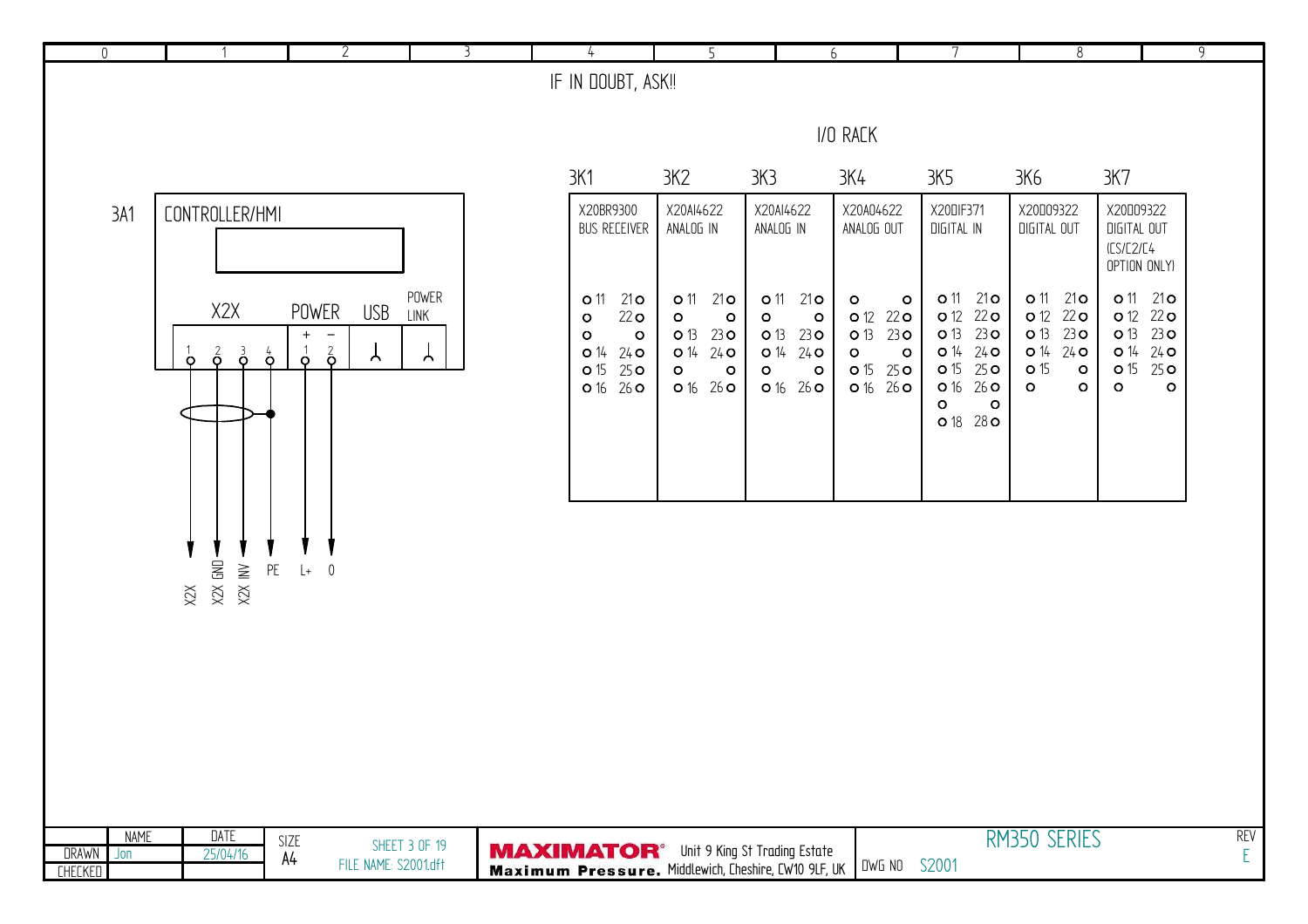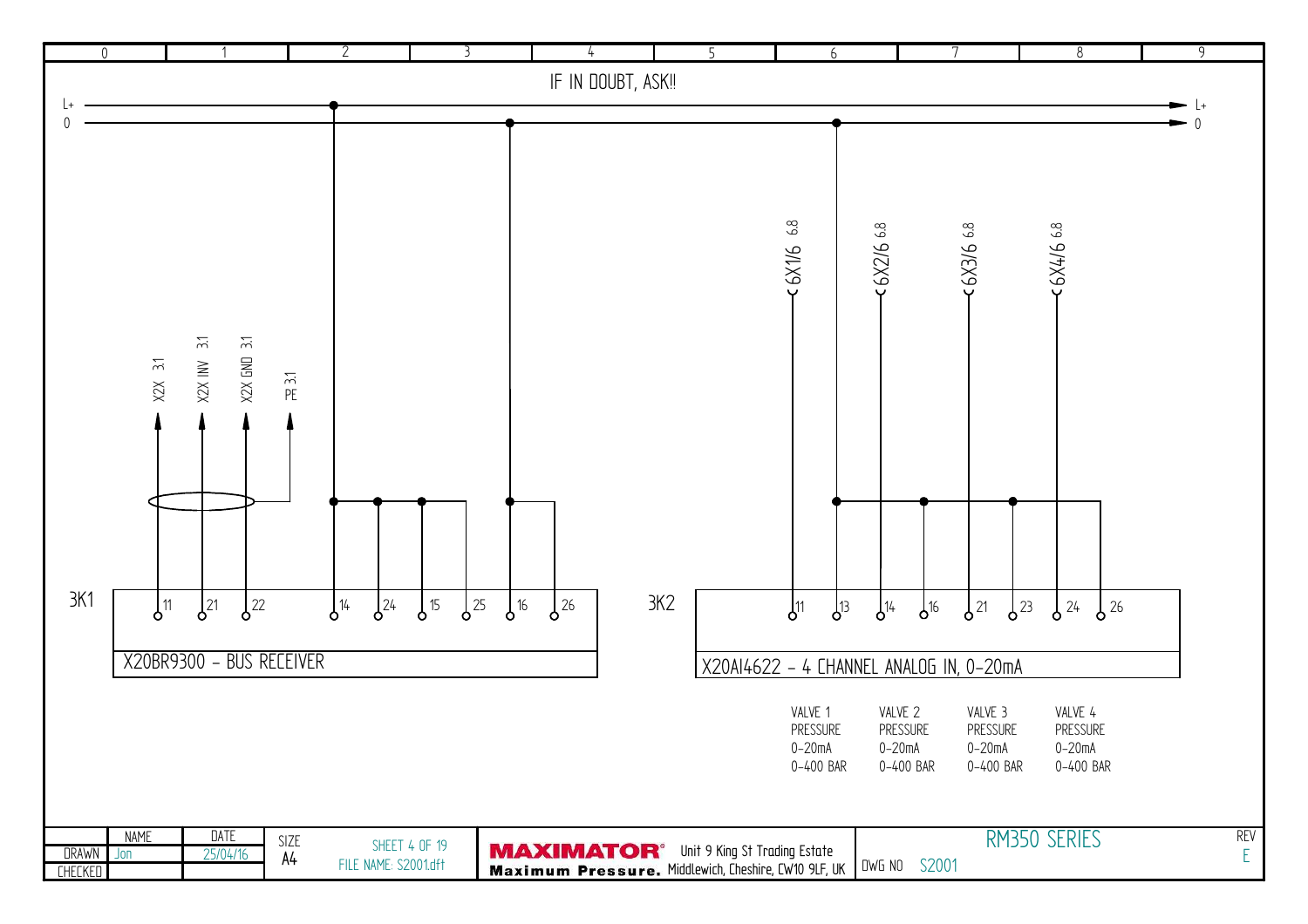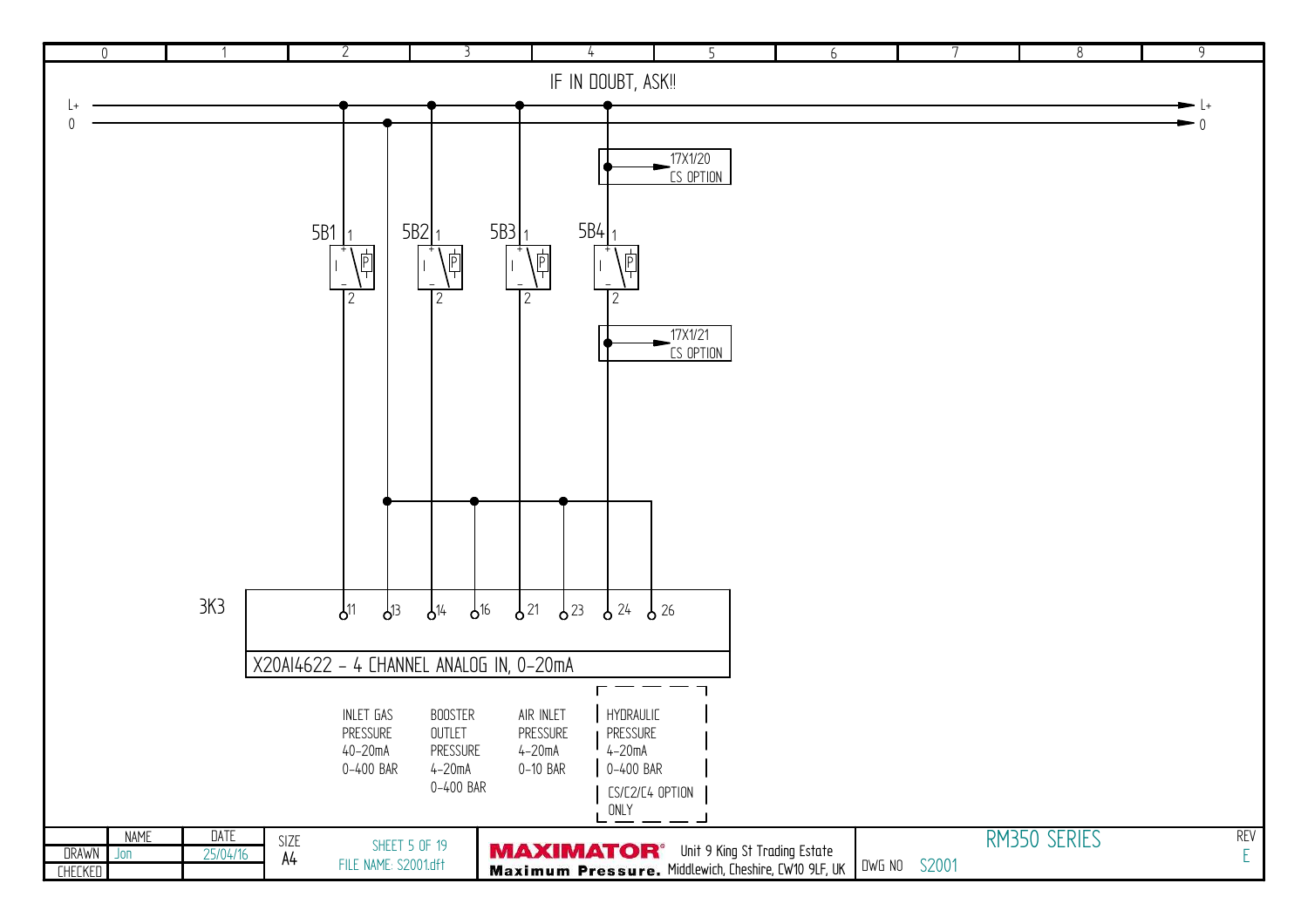|                      | $\overline{0}$  |                                                                 |                                                                 | $\overline{2}$                                                                     | 3                                                             |                    | 5                                                                      | 6                                                                         | 7                                                                  | $\,8\,$                                      | $\overline{9}$     |
|----------------------|-----------------|-----------------------------------------------------------------|-----------------------------------------------------------------|------------------------------------------------------------------------------------|---------------------------------------------------------------|--------------------|------------------------------------------------------------------------|---------------------------------------------------------------------------|--------------------------------------------------------------------|----------------------------------------------|--------------------|
|                      |                 |                                                                 |                                                                 |                                                                                    |                                                               | IF IN DOUBT, ASK!! |                                                                        |                                                                           |                                                                    |                                              |                    |
| $2L+$                |                 |                                                                 |                                                                 |                                                                                    |                                                               |                    |                                                                        |                                                                           |                                                                    |                                              | $-2l+$             |
| 20                   |                 |                                                                 |                                                                 |                                                                                    |                                                               |                    |                                                                        |                                                                           |                                                                    |                                              | $-20$              |
|                      | 3K <sub>4</sub> | o <sup>13</sup><br>o <sup>12</sup>                              | o <sup>15</sup>                                                 | X20A04622 - 4 CHANNEL ANALOG OUT, 0-10v<br>$o^{22}$<br>$o^{23}$<br>o <sup>16</sup> | $\sigma^{26}$<br>$\varphi^{25}$                               |                    | 12X1 - 12X4:<br>7 PIN FEMALE<br>CABLE SOCKET<br>40<br>ة <b>م</b><br>60 | P SET<br>6K1<br>$\sigma^3$<br>$\sigma^2$<br>lo'<br>VALVE 1                | $\mathbb P$ TX<br>$\mathbf{I}$<br>o <sup>4</sup><br>o <sup>6</sup> | $2L+$<br>20<br>3K4/12<br>3K2/11              | 6X1                |
|                      |                 |                                                                 |                                                                 |                                                                                    |                                                               |                    | VIEW OF SOCKET<br>LOOKING AT<br>PINS                                   | P Tx<br>6K2<br>$\sigma^2$ $\sigma^3$<br>o1<br>VALVE 2                     | P CONTR.<br>-1<br>$o4$ $o6$                                        | $2L+$<br>20<br>3K4/22<br>3K2/21              | 6X2                |
|                      |                 | <b>EXV3</b><br>$6.8$                                            | 6X2/3><br>6.8                                                   | 6X3/3><br>$6.8\,$                                                                  | 6X4/3><br>$6.8\,$                                             |                    |                                                                        | P Tx<br>6K3<br>$\sigma^3$<br>$\sigma^2$<br>$\circ'$<br>VALVE <sub>3</sub> | P CONTR.<br>$o^4$<br>$o^6$                                         | $2L+$<br>20<br>3K4/15<br>$3K2/14 -$          | $\left[6X3\right]$ |
|                      |                 | VALVE 1<br>PRESSURE<br><b>CONTROL</b><br>$0 - 10v$<br>0-400 BAR | VALVE 2<br>PRESSURE<br><b>CONTROL</b><br>$0 - 10v$<br>0-400 BAR | VALVE 3<br>PRESSURE<br><b>CONTROL</b><br>$0 - 10v$<br>0-400 BAR                    | VALVE 4<br>PRESSURE<br><b>CONTROL</b><br>$0-10v$<br>0-400 BAR |                    |                                                                        | $P$ Tx<br>6K4<br>$\sigma^2$<br>$\sigma^3$<br>$\mathsf{o}^1$<br>VALVE 4    | P CONTR.<br>o <sup>4</sup><br>o <sup>6</sup>                       | $2L+$<br>20<br>3K4/25<br>3K2/24 <sup>-</sup> | 6X4                |
| DRAWN Jon<br>CHECKED | <b>NAME</b>     | <b>DATE</b><br>25/04/16                                         | SIZE<br>А4                                                      | <b>SHEET 6 OF 19</b><br>FILE NAME: S2001.dft                                       |                                                               |                    | <b>MAXIMATOR</b> <sup>®</sup> Unit 9 King St Trading Estate            | Maximum Pressure. Middlewich, Cheshire, CW10 9LF, UK UWG NO S2001         |                                                                    | RM350 SERIES                                 | REV<br>E           |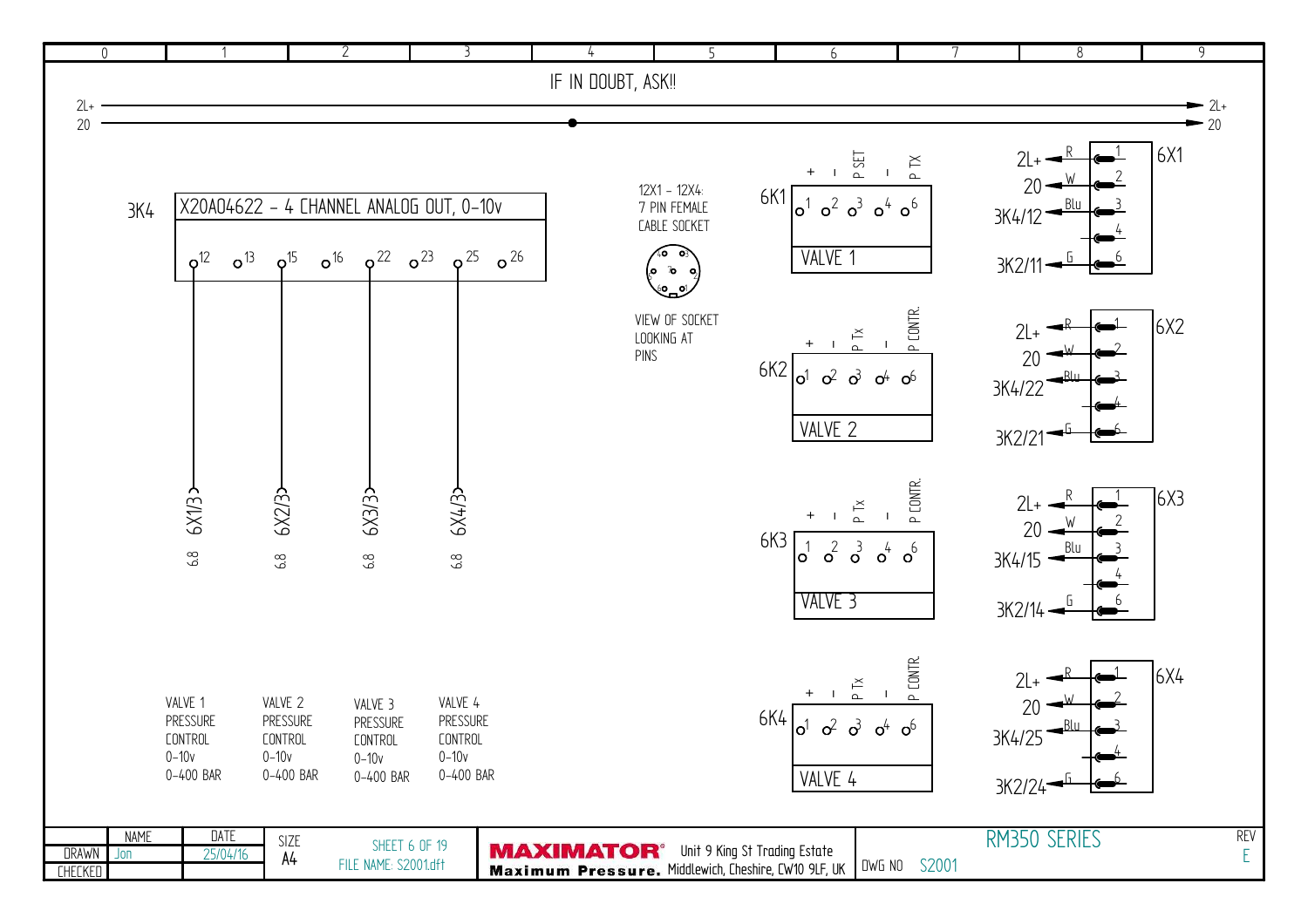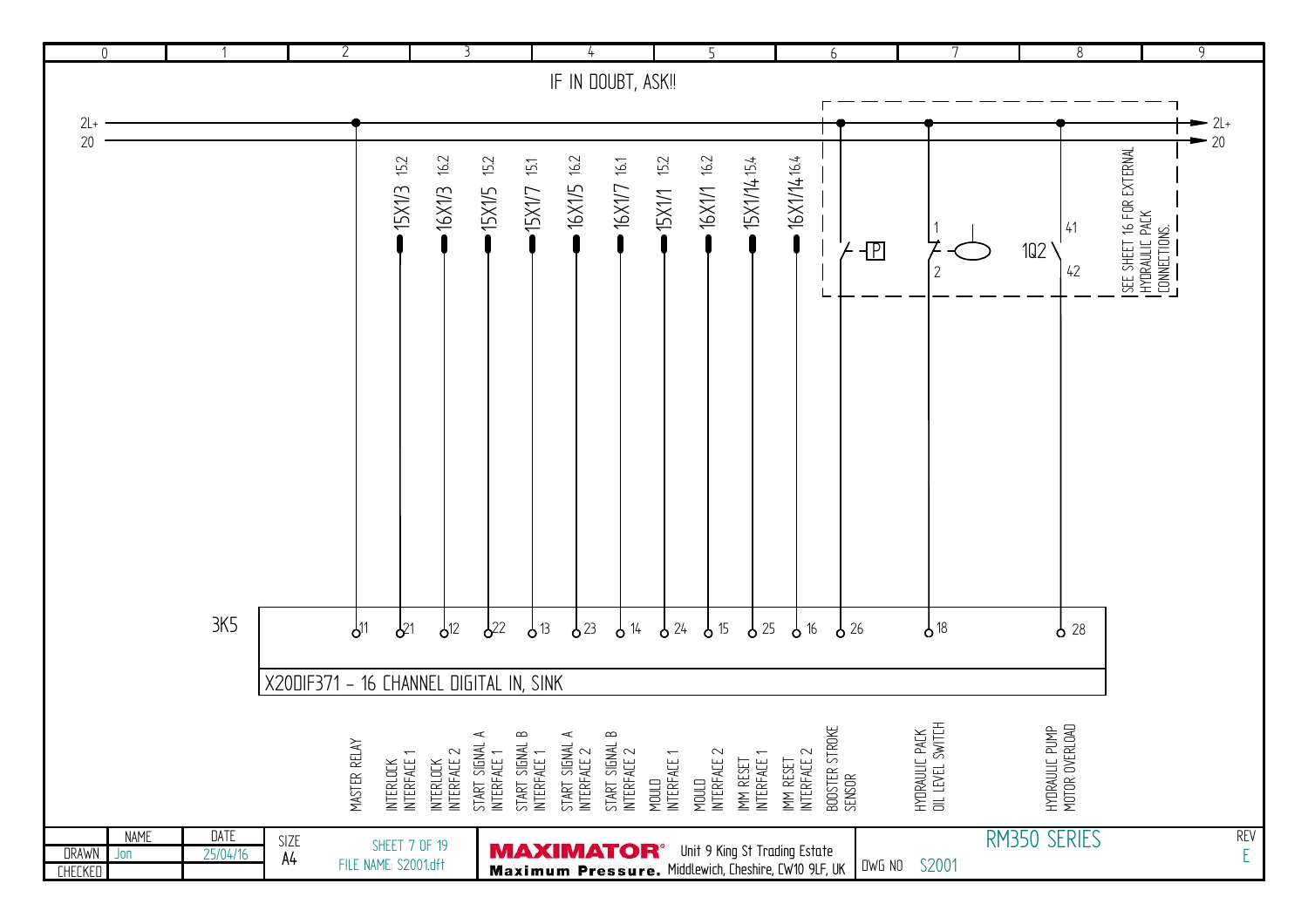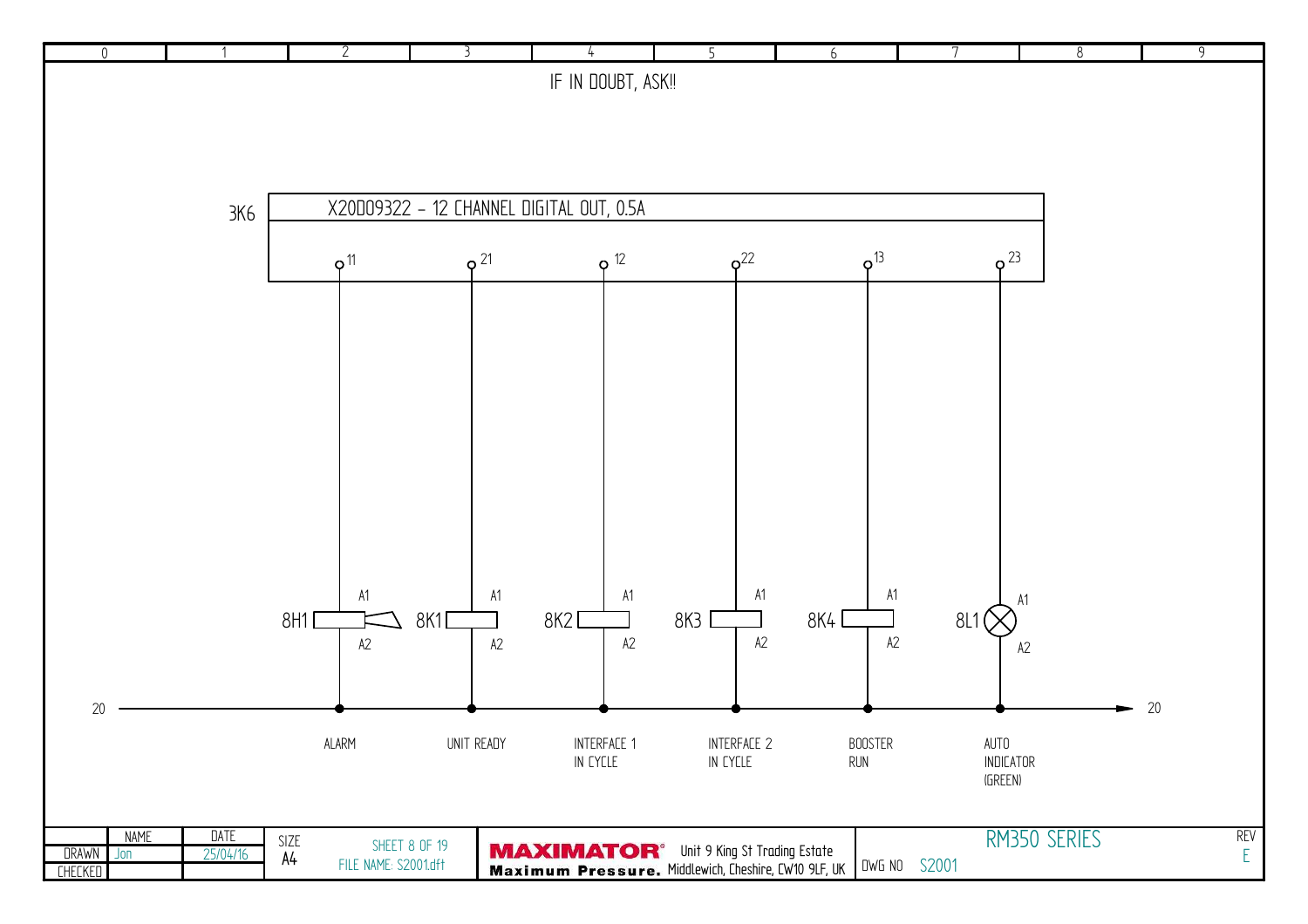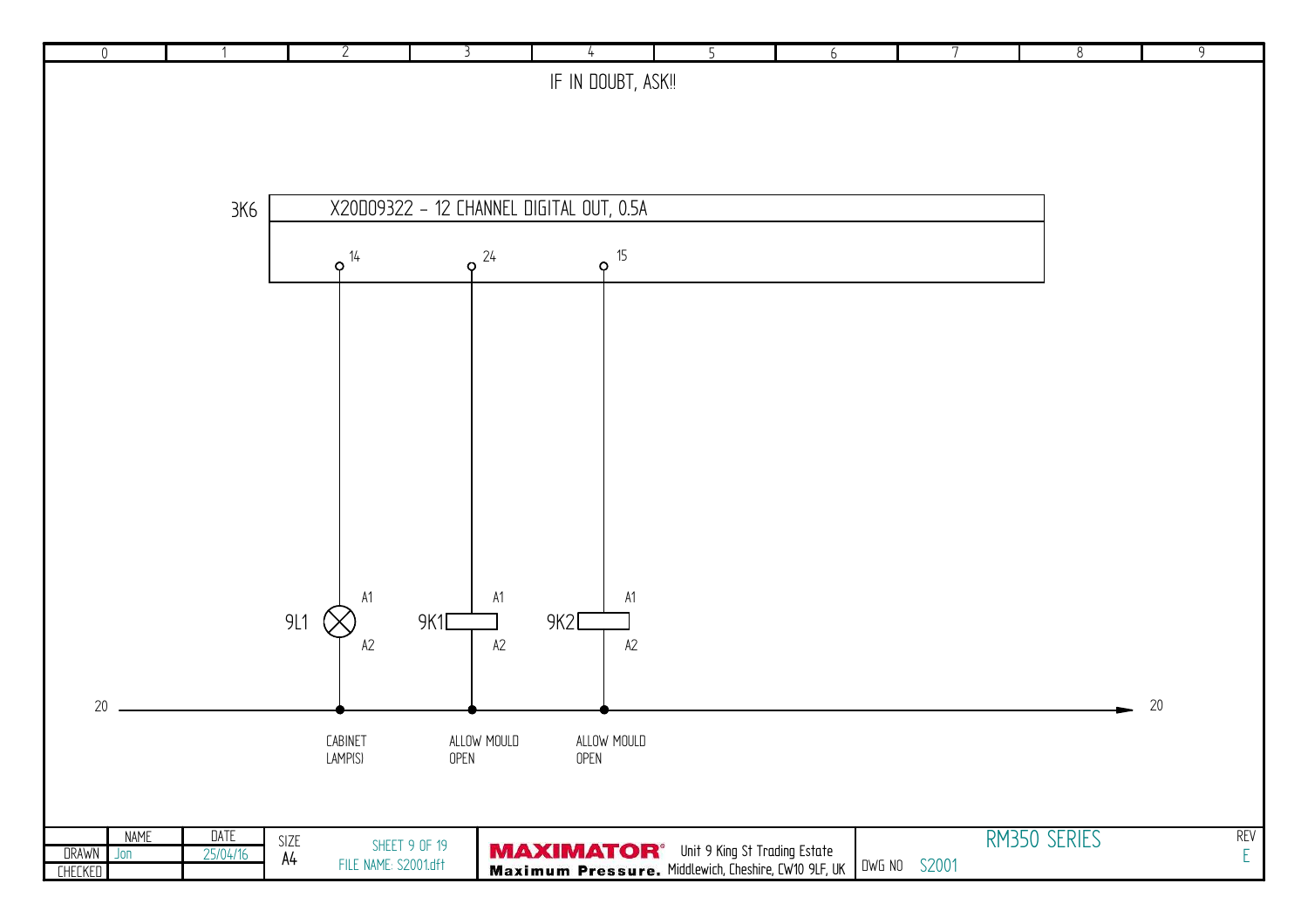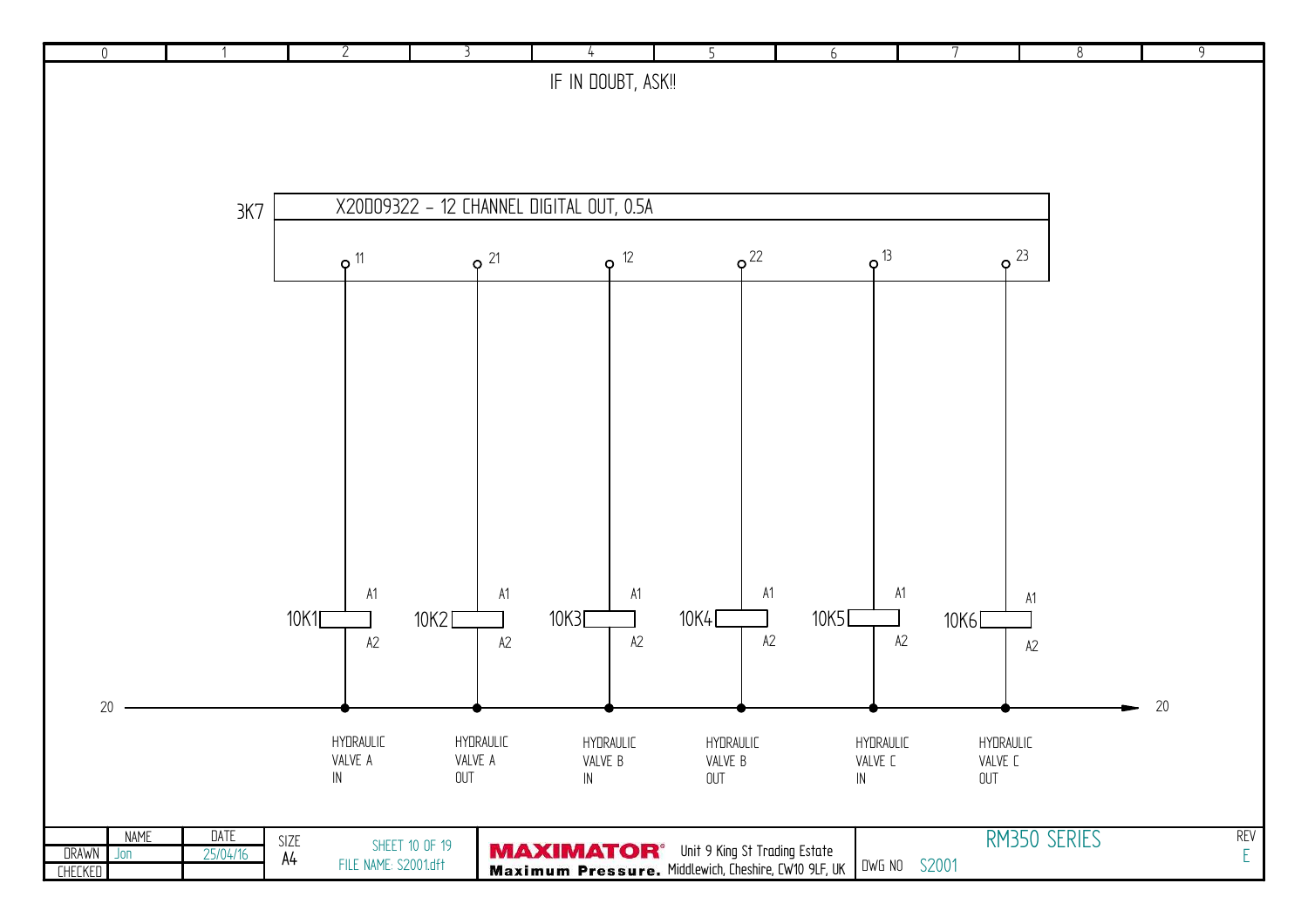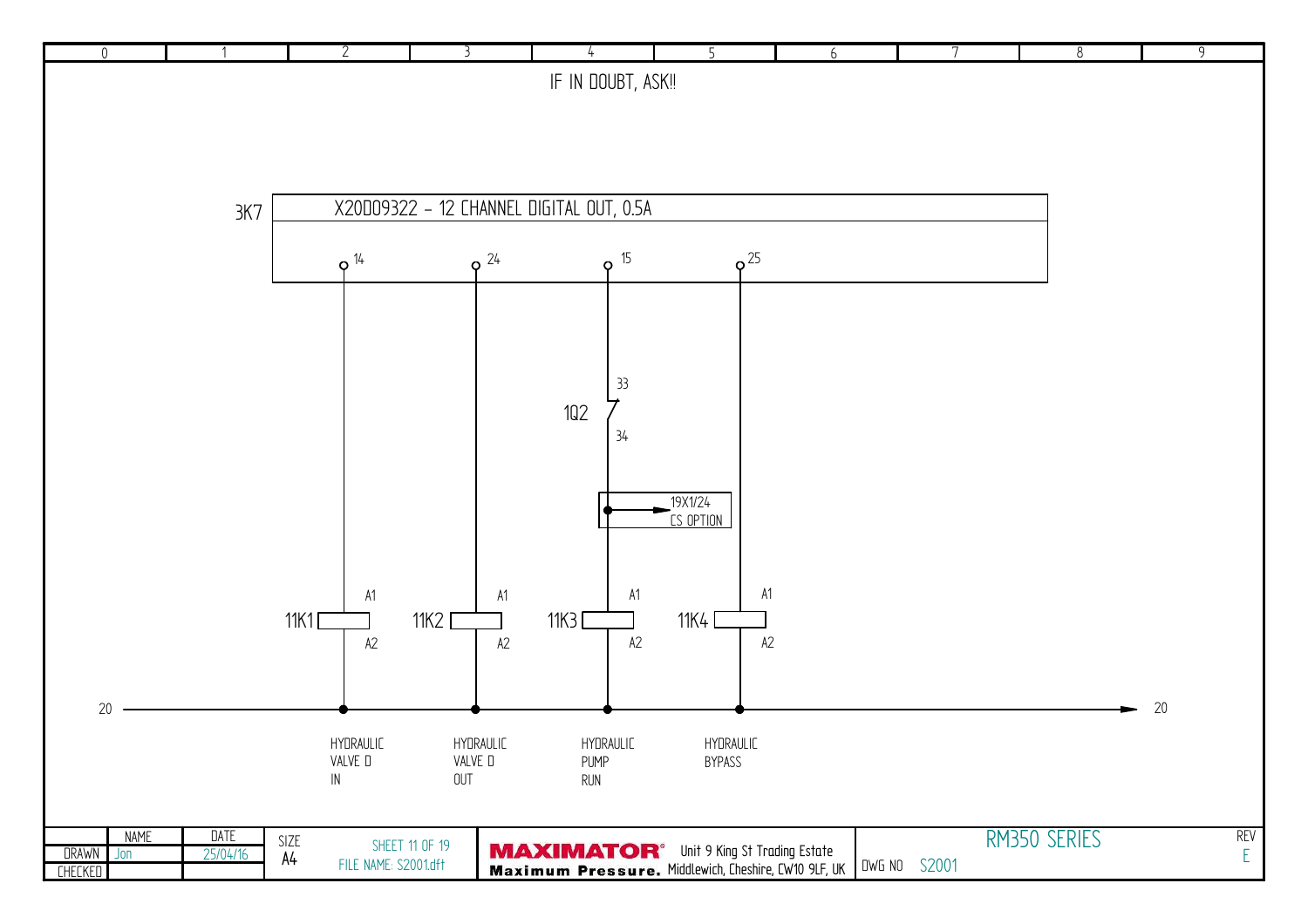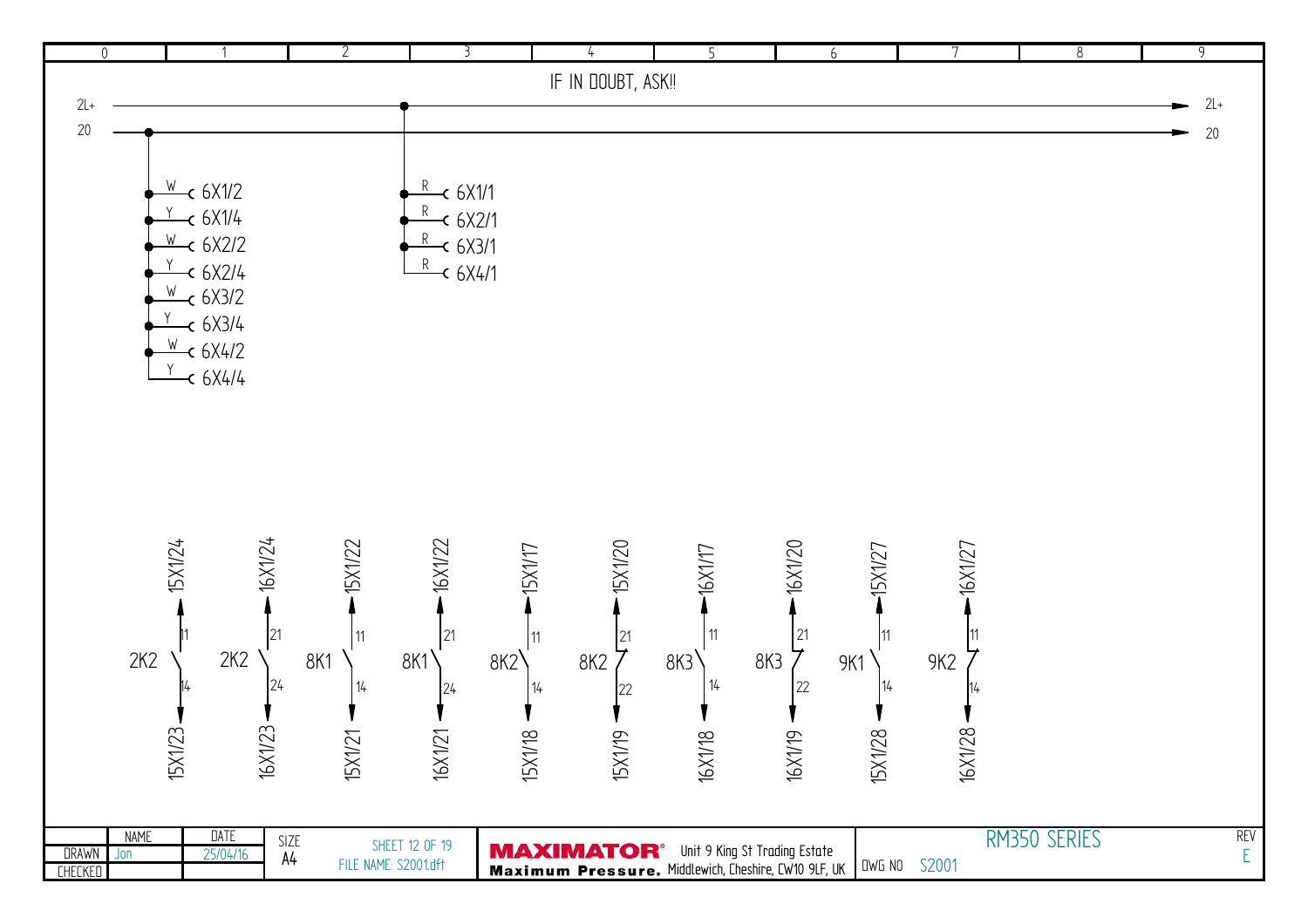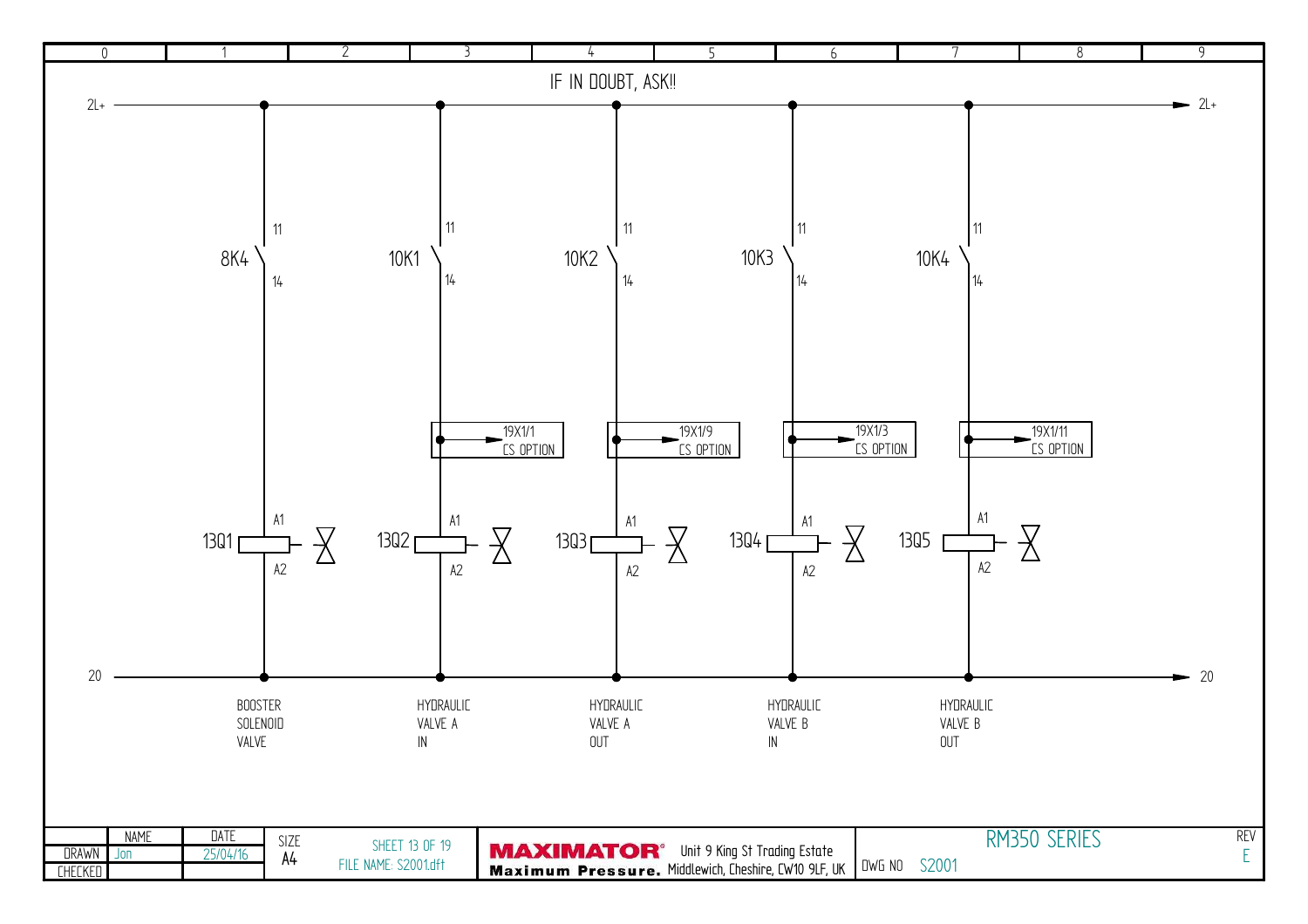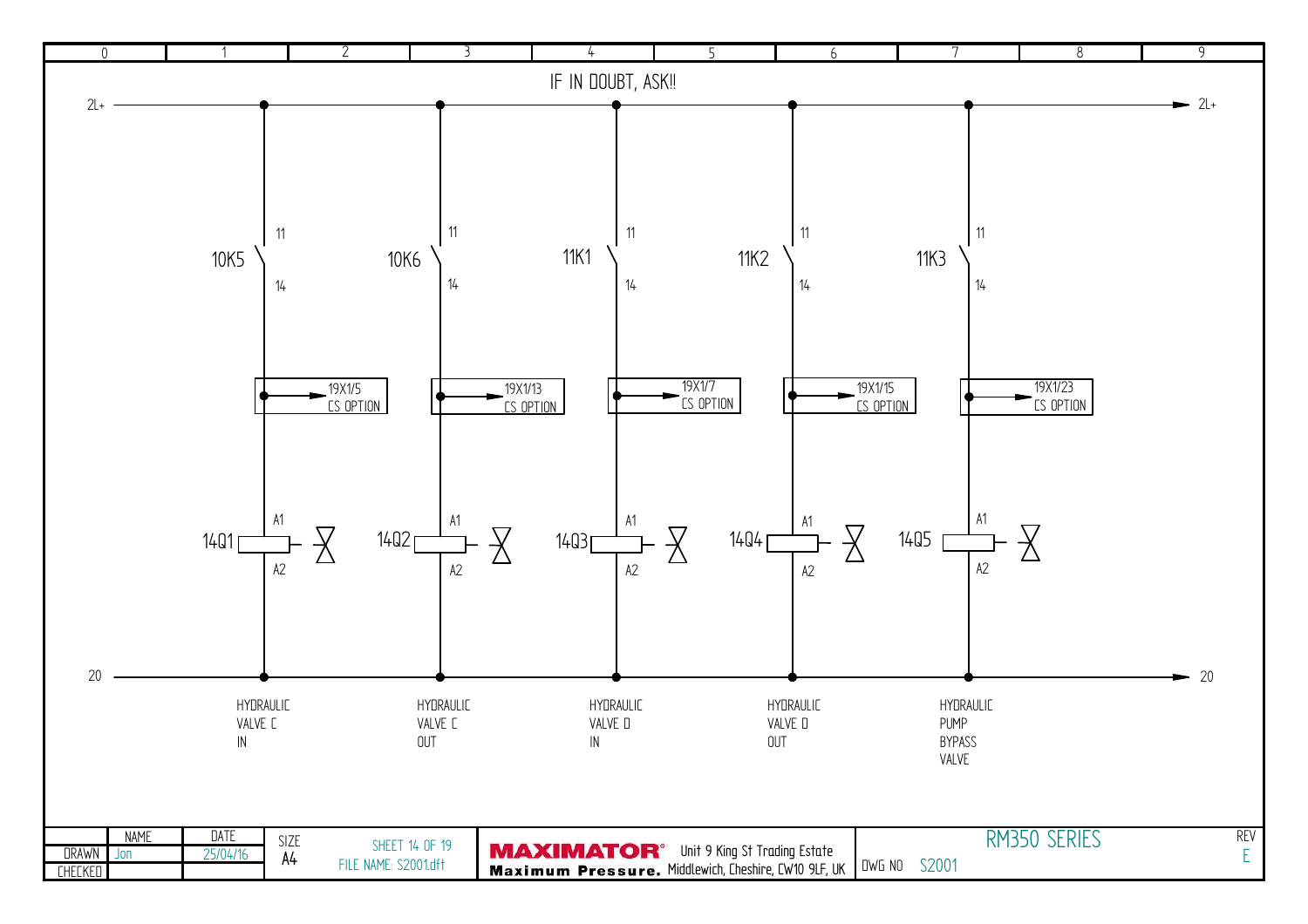| $\mathbf 0$                                      |                                   |                                         | 2                                                                                                                              | 3                   |                                                                                                                     | 5                                                                                                                              | 6                                                                                       |                                                                                                | 8                                                         | $\overline{9}$  |
|--------------------------------------------------|-----------------------------------|-----------------------------------------|--------------------------------------------------------------------------------------------------------------------------------|---------------------|---------------------------------------------------------------------------------------------------------------------|--------------------------------------------------------------------------------------------------------------------------------|-----------------------------------------------------------------------------------------|------------------------------------------------------------------------------------------------|-----------------------------------------------------------|-----------------|
|                                                  |                                   |                                         |                                                                                                                                |                     | IF IN DOUBT, ASK!!                                                                                                  |                                                                                                                                |                                                                                         |                                                                                                |                                                           |                 |
|                                                  |                                   | GAS START SIGNAL B<br>$\widetilde{\Xi}$ | MOULDING MACHINE INTERLOCK<br>GAS START SIGNAL A<br>$+24$ v dc CONTROL<br>MOULD CLOSED<br>22<br>24<br>$\overline{\mathcal{S}}$ |                     | RESET HYDRAULIC CORES<br>MOULDING MACHINE E STOP<br>Ov dc CONTROL<br>25                                             | UNIT READY TO CYCLE<br>MOULD CLOSED<br>$\overline{4}$<br>$\rightleftarrows$<br>$\overline{\overline{a}}$<br>$\rightleftarrows$ | UNIT NOT IN A CYCLE<br>UNIT IN A CYCLE<br>22<br>$\overline{\sim}$<br>$\neq$<br>$\equiv$ |                                                                                                | ALLOW MOULD OPEN<br>$\frac{4}{5}$<br>$\rightleftharpoons$ |                 |
|                                                  |                                   | 3K5                                     | ЗK5<br>ЗK5<br>ЗK5<br>$\frac{1}{2}$                                                                                             | 巴                   | 222 X                                                                                                               | 2K2<br>28 <sub>8</sub><br>8K                                                                                                   | 8K2<br>8K2<br>8K2<br>8K2                                                                | 노                                                                                              | <b>DKS</b><br>9K1                                         |                 |
|                                                  |                                   |                                         |                                                                                                                                |                     |                                                                                                                     |                                                                                                                                |                                                                                         |                                                                                                |                                                           |                 |
| MACHINE INTERFACE<br>NUMBER 1                    | 15X1<br><b>INJECTION MOULDING</b> |                                         |                                                                                                                                | 12<br>15<br>16<br>8 |                                                                                                                     |                                                                                                                                |                                                                                         | $^{26}$<br>19<br>27 <sub>6</sub><br>20<br>28 <sub>6</sub><br>21<br>29.<br>23<br>31<br>24<br>32 |                                                           |                 |
| <b>NAME</b><br><b>DRAWN</b><br>$J$ on<br>CHECKED | <b>DATE</b><br>25/04/16           | SIZE<br>A4                              | FILE NAME: S2001.dft                                                                                                           | SHEET 15 OF 19      | <b>MAXIMATOR</b> <sup>®</sup> Unit 9 King St Trading Estate<br>Maximum Pressure. Middlewich, Cheshire, CW10 9LF, UK |                                                                                                                                |                                                                                         | DWG NO S2001                                                                                   | RM350 SERIES                                              | <b>REV</b><br>E |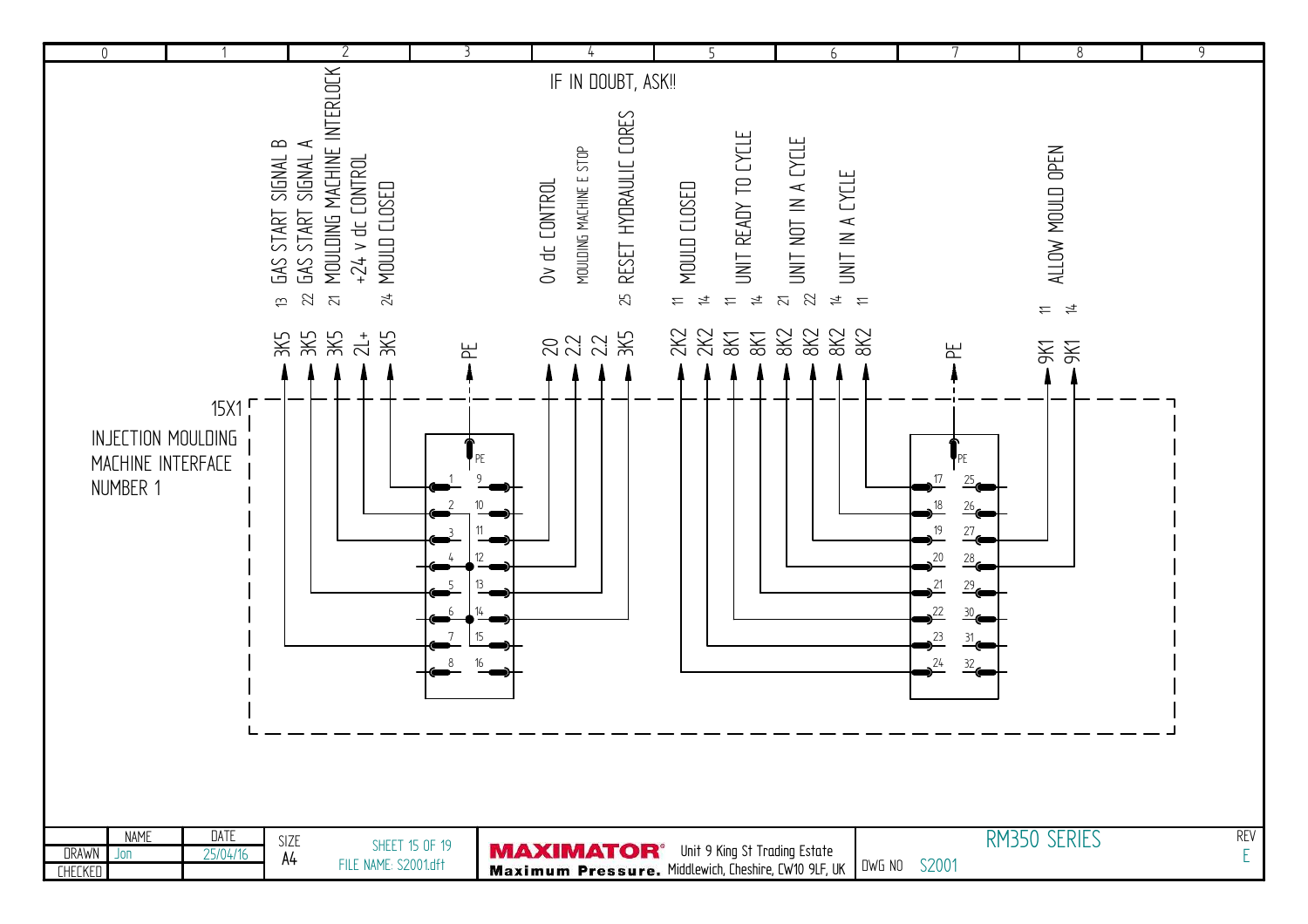| $\mathbf{0}$                                            |                            | $\overline{2}$                                                                                                                                                         | 3                               |                                                                                                                                  |                                                                                      | 6                                                                    |                                  | 8                                                   | $\overline{9}$  |
|---------------------------------------------------------|----------------------------|------------------------------------------------------------------------------------------------------------------------------------------------------------------------|---------------------------------|----------------------------------------------------------------------------------------------------------------------------------|--------------------------------------------------------------------------------------|----------------------------------------------------------------------|----------------------------------|-----------------------------------------------------|-----------------|
|                                                         |                            |                                                                                                                                                                        |                                 | IF IN DOUBT, ASK!!                                                                                                               |                                                                                      |                                                                      |                                  |                                                     |                 |
|                                                         |                            | MOULDING MACHINE INTERLOCK<br>GAS START SIGNAL B<br>GAS START SIGNAL A<br>$+24$ v dc $COMFROL$<br>MOULD CLOSED<br>23<br>$\overline{2}$<br>#<br>$\overline{\mathsf{f}}$ |                                 | RESET HYDRAULIC CORES<br>MOULDING MACHINE E STOP<br>Ov dc CONTROL<br>$\Rightarrow$                                               | UNIT READY TO CYCLE<br>$\frac{21}{24}$ MOULD CLOSED<br>$\overline{z}$ $\overline{z}$ | $\frac{21}{22}$ unit not in a cycle<br>$\frac{n}{n}$ UNIT IN A CYCLE |                                  | ALLOW MOULD OPEN<br>$\Rightarrow$<br>$\overline{4}$ |                 |
| MACHINE INTERFACE<br>NUMBER 2                           | 16X1<br>INJECTION MOULDING | ЗK5<br>ЗK5<br>ЗK5<br>3K5<br>$\frac{1}{2}$                                                                                                                              | 뇬<br>10<br>12<br>13<br>15<br>16 | ЗK5<br>23<br>23<br>$\infty$                                                                                                      | 2K2<br>2K2<br>8K<br>8K1                                                              | 8K <sub>3</sub><br>8K3<br>8K3<br>8K3                                 | 노<br>19<br>.20<br>21<br>23<br>24 | <b>SKS</b><br><b>DKG</b>                            |                 |
| <b>NAME</b><br><b>DRAWN</b><br>$J$ on<br><b>CHECKED</b> | DATE<br>25/04/16           | SIZE<br>A4<br>FILE NAME: S2001.dft                                                                                                                                     | SHEET 16 OF 19                  | <b>MAXIMATOR</b> <sup>®</sup> Unit 9 King St Trading Estate<br>Maximum Pressure. Middlewich, Cheshire, CW10 9LF, UK UWG NO S2001 |                                                                                      |                                                                      |                                  | RM350 SERIES                                        | <b>REV</b><br>E |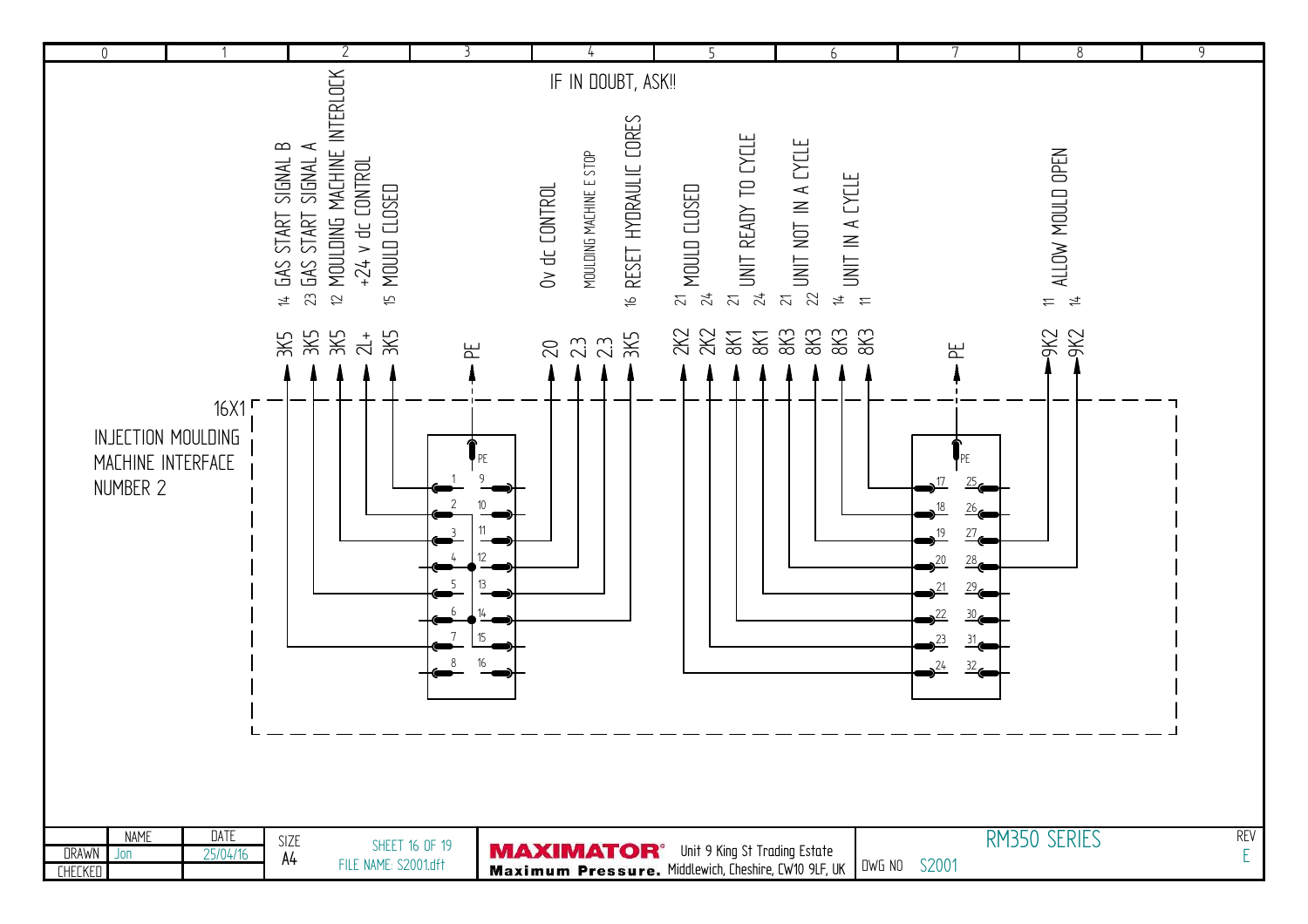| $\mathbb O$                           |                      | $\overline{2}$                                                 | 3              |                             |                                                             | 6                                |                 | 8                 | $\overline{9}$   |
|---------------------------------------|----------------------|----------------------------------------------------------------|----------------|-----------------------------|-------------------------------------------------------------|----------------------------------|-----------------|-------------------|------------------|
|                                       |                      |                                                                |                | IF IN DOUBT, ASK !!         |                                                             |                                  |                 |                   |                  |
|                                       |                      |                                                                |                |                             |                                                             | <b>GAS UNIT</b>                  | NOT IN<br>CYCLE | GAS UNIT<br>READY |                  |
|                                       |                      |                                                                |                |                             |                                                             |                                  |                 |                   |                  |
|                                       |                      |                                                                |                |                             |                                                             |                                  |                 |                   |                  |
|                                       |                      |                                                                |                |                             |                                                             | <b>ISX1/23</b>                   |                 | -15X1/22          |                  |
|                                       |                      |                                                                |                |                             |                                                             |                                  |                 |                   |                  |
|                                       | <b>GUARDS CLOSED</b> | MOULDING MACHINE E-STOP<br>$+24$ v DC CONTROL<br>Ov dc CONTROL |                |                             | GAS UNIT E-STOP<br>UNIT IN A EYELE                          |                                  | 85              | 87                |                  |
|                                       |                      |                                                                |                |                             |                                                             | 17K1D                            |                 | 17K1 <sup>'</sup> |                  |
|                                       |                      |                                                                |                | MOULD CLOSED<br>GAS START   |                                                             |                                  | 86              | 30                |                  |
|                                       |                      |                                                                |                |                             |                                                             |                                  |                 |                   |                  |
|                                       | 15X1/4<br>15X1/3     | <b>ISX1/12</b><br><b>15X1/13</b><br><b>ISX1/11</b><br>15X1/2   | 뇬              | 15X1/24<br>TSX1/1<br>TSX1/5 | <b>15X1/23</b><br>15X1/19<br>15X1/6<br>15X1/21              | E                                | <b>15X1/20</b>  |                   |                  |
|                                       |                      |                                                                |                |                             |                                                             |                                  |                 |                   |                  |
|                                       | 17X1                 |                                                                |                |                             |                                                             |                                  |                 |                   |                  |
| EUROMAP 62                            |                      |                                                                |                |                             |                                                             |                                  |                 |                   |                  |
| ADAPTOR                               |                      |                                                                | PE             |                             |                                                             | PE.                              |                 |                   |                  |
| (ACCESSORY)                           |                      |                                                                |                |                             |                                                             | 17<br>$\frac{25}{10}$            |                 |                   |                  |
| <b>INTERFACE</b>                      |                      |                                                                | 10             |                             |                                                             | 18<br>$\frac{26}{10}$            |                 |                   |                  |
| NUMBER 1                              |                      |                                                                | 12             |                             |                                                             | 19<br>$\frac{27}{6}$<br>20       |                 |                   |                  |
|                                       |                      |                                                                |                |                             |                                                             | $\frac{28}{9}$<br>$\frac{29}{6}$ |                 |                   |                  |
|                                       |                      |                                                                |                |                             |                                                             | $\frac{30}{6}$                   |                 |                   |                  |
|                                       |                      |                                                                | 15             |                             |                                                             | 23                               |                 |                   |                  |
|                                       |                      |                                                                | 16             |                             |                                                             | 24<br>32.                        |                 |                   |                  |
|                                       |                      |                                                                |                |                             |                                                             |                                  |                 |                   |                  |
|                                       |                      |                                                                |                |                             |                                                             |                                  |                 |                   |                  |
|                                       |                      |                                                                |                |                             |                                                             |                                  |                 |                   |                  |
|                                       |                      |                                                                |                |                             |                                                             |                                  |                 |                   |                  |
| <b>NAME</b><br><b>DRAWN</b><br>$J$ on | DATE<br>25/04/16     | SIZE                                                           | SHEET 17 OF 19 |                             | <b>MAXIMATOR</b> <sup>®</sup> Unit 9 King St Trading Estate |                                  |                 | RM350 SERIES      | <b>REV</b><br>E, |
| <b>CHECKED</b>                        |                      | A4<br>FILE NAME: S2001.dft                                     |                |                             | Maximum Pressure. Middlewich, Cheshire, CW10 9LF, UK        |                                  | DWG NO S2001    |                   |                  |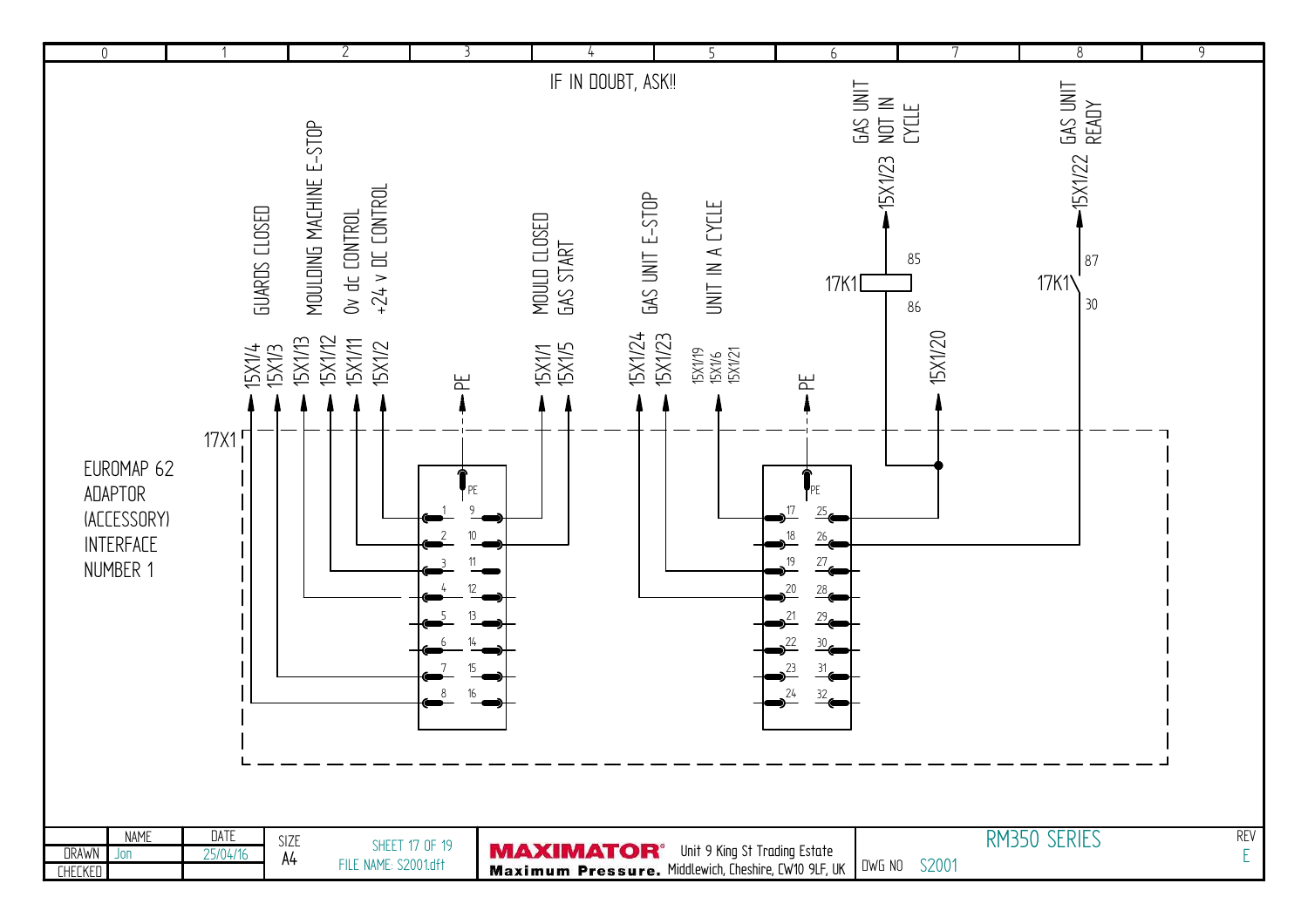